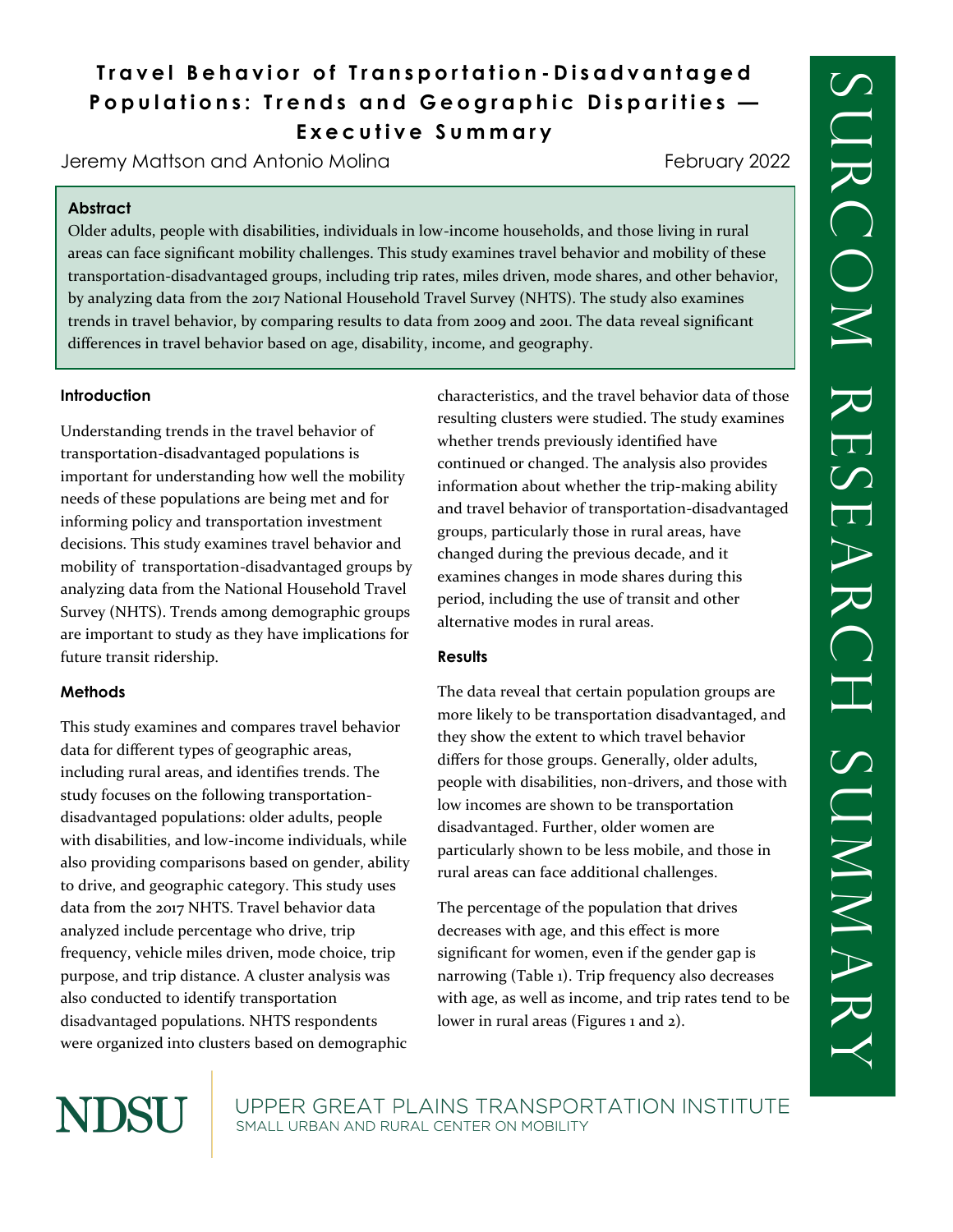|  | Table 1. Percentage that Drive, by Age, Gender, and Geography |  |  |  |  |  |
|--|---------------------------------------------------------------|--|--|--|--|--|
|--|---------------------------------------------------------------|--|--|--|--|--|

|       |     | Urban        |     | Suburban |     | Second City |     | <b>Small Town</b> |     | Rural |  |
|-------|-----|--------------|-----|----------|-----|-------------|-----|-------------------|-----|-------|--|
| Age   | Men | Women        | Men | Women    | Men | Women       | Men | Women             | Men | Women |  |
|       |     | -percentage- |     |          |     |             |     |                   |     |       |  |
| 18-34 | 79  | 76           | 91  | 89       | 84  | 87          | 89  | 89                | 87  | 89    |  |
| 35-49 | 90  | 84           | 96  | 95       | 93  | 90          | 96  | 96                | 94  | 95    |  |
| 50-64 | 83  | 74           | 95  | 93       | 89  | 89          | 96  | 94                | 96  | 96    |  |
| 65-74 | 84  | 68           | 94  | 91       | 91  | 77          | 95  | 91                | 96  | 93    |  |
| 75-84 | 77  | 56           | 89  | 77       | 90  | 69          | 93  | 78                | 90  | 80    |  |
| $85+$ | 56  | 28           | 76  | 54       | 64  | 37          | 75  | 44                | 73  | 51    |  |

Those who do not drive make significantly fewer trips per day, and the gap between drivers and non-drivers increases with age. People aged 85 or older take 2.8 trips per day if they drive and 1.1 trips per day if they do not (Figure 3). Although older adults who drive are more mobile, the amount they drive and the number of trips they take decreases with age. Trip rates decrease with age for both drivers and non-drivers, slowly at first and then faster for those aged 75 or older. Average trip distance is also shorter for older adults.

The data also show significant differences in mobility for people with disabilities (Figure 4) and those with low incomes. People with a condition or disability that makes travel difficult are less likely to drive regardless of age, but even if they do drive it is significantly fewer miles per year. Trip rates and miles driven are significantly lower for those with low incomes. Low-income groups drive the least. Geographic differences are shown as well, as low-income people in rural areas in particular take fewer trips per day. In general, those in rural areas take fewer trips per day, but they drive more miles because of a greater reliance on

driving. Figures 5 and 6 show how miles driven is greater in rural areas and how miles driven decreases with age and increases with income.

Transportation-disadvantaged groups are shown to be more likely to rely on public transportation, particularly in rural areas and small towns. Even though young adults are generally most likely to use transit, transit mode share in small towns is the highest for the oldest age group. For many small-town transit systems, older adults who cannot drive or have limited driving abilities are among the primary users. In rural areas, the transit mode share is about seven times higher for those with a condition or disability; in other areas, transit mode shares tend to be about three or four times higher for those with a disability (Figure 7). Although people with disabilities are more likely to use transit or make trips by walking, the percentage of trips they make by automobile is still very high in rural areas, likely because of a lack of other options. In all geographic areas, low-income groups are shown to be less likely to drive and more likely to use transit.







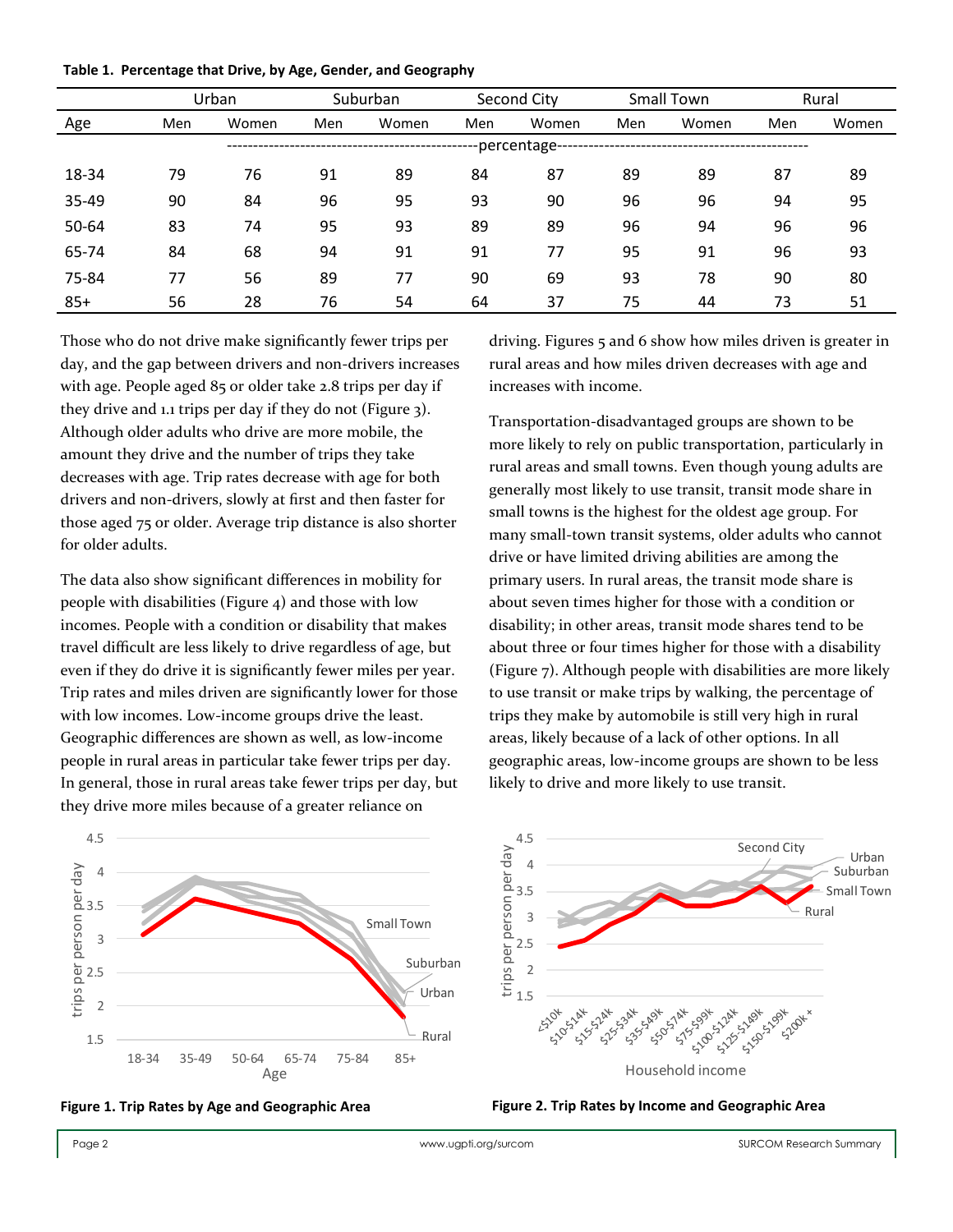

**Figure 3. Trip Rates by Driver Status and Age**



**Figure 4. Trip Rates for People with a Condition or Disability and Those Without**

The types of trips taken by some transportationdisadvantaged groups could also differ. Older adults, for example, take fewer work trips and a higher percentage of shopping or medical trips, while low-income individuals have a smaller share of social or recreational trips.

### **Trends**

The data also show a continuation of trends. While there has traditionally been a gender gap, particularly among older adults, this gap has been decreasing. For those under age 65, there is little difference in driving rates between men and women, except in urban areas where men are more likely to drive, and trip frequencies are now higher for young women compared with young men in all geographic areas. Older men continue to drive at higher rates than older women, but the gender gap has been



**Figure 5. Vehicle Miles Driven Per Year by Age and Geography**



**Figure 6. Vehicle Miles Driven Per Year by Income and Geography**

decreasing over time and is likely to continue decreasing, given the lack of a gender gap for the younger age groups.

There has been an overall decline in total trips made and miles driven, particularly among younger men. The decrease in trip rates for younger men in both urban and rural areas and for younger women in rural areas is notable. Miles driven have trended downward for men under age 65 in urban areas and under age 50 in rural areas. On the other hand, miles driven for women have not shown any strong trends, thereby reducing the gender gap.

Public transit mode shares were found to increase from 2001 to 2017 in all geographic areas. In rural areas and small towns, transit mode shares are quite small, but they roughly doubled from 0.18% in 2001 to 0.40% in 2017. The